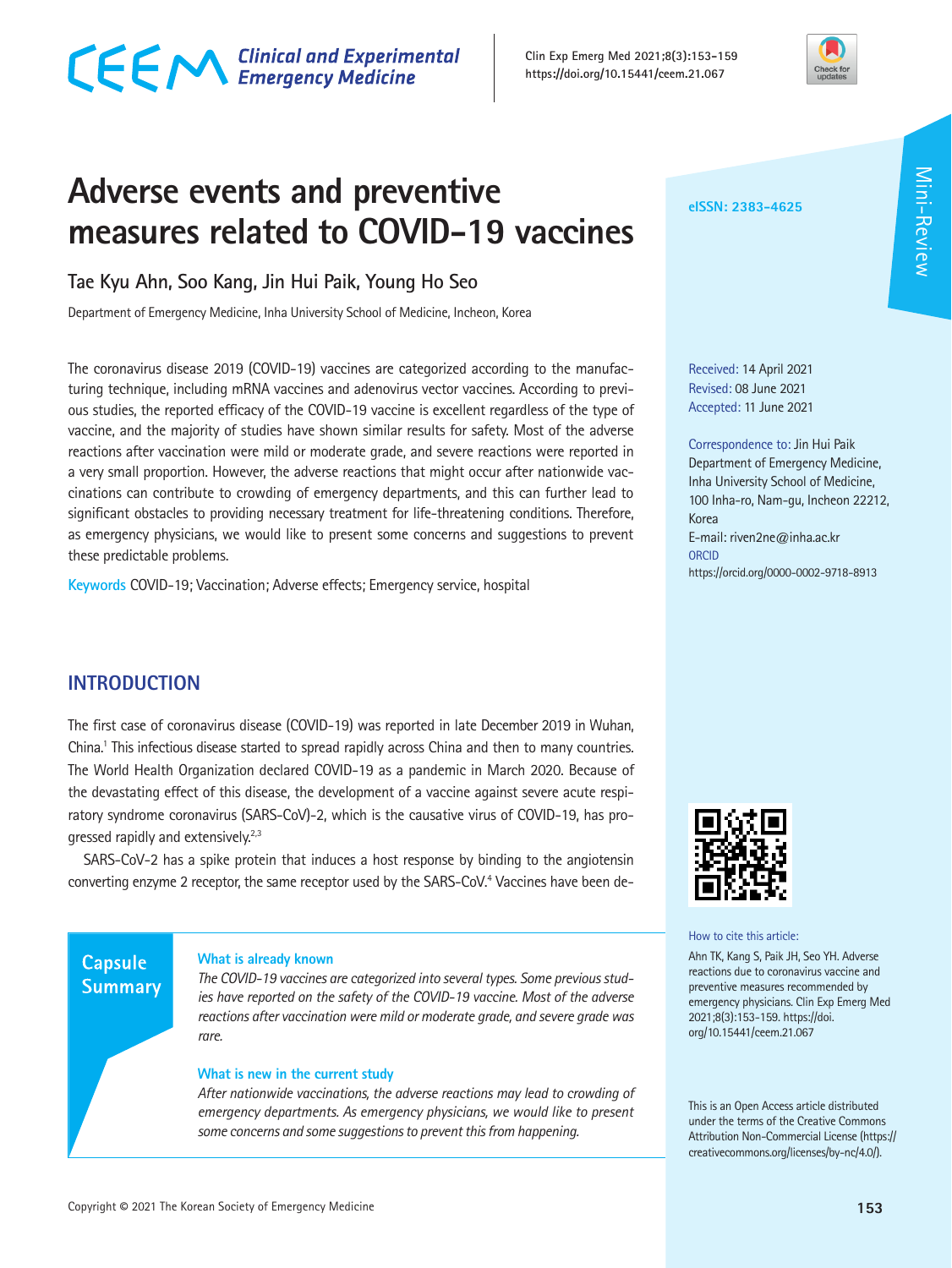veloped, with the spike protein as the main target, and several vaccines have been administered in various countries.

Currently, several studies on the efficacy and safety of COV-ID-19 vaccines have been reported. We would like to review the safety of the COVID-19 vaccines reported in those studies and make some suggestions for emergency physicians to help prepare for patients presenting with adverse vaccine reactions.

#### **TYPES OF COVID-19 VACCINES**

CEEM

COVID-19 vaccines are categorized according to the manufacturing technique: mRNA vaccines, adenovirus vector vaccines, and inactivated virus vaccines.<sup>5</sup> mRNA vaccines, which are developed by Pfizer-BioNtech, New York, NY, USA (BNT162b2) and Moderna, Cambridge, MA, USA (mRNA-1273), are lipid nanoparticle-encapsulated, nucleoside-modified RNA-based vaccines that encode the receptor-binding domain of the SARS-CoV-2 spike protein.<sup>6-9</sup> This lipid nanoparticle carrier system prevents the rapid enzymatic degradation of mRNA and facilitates in vivo delivery.<sup>6</sup> Because lipid nanoparticles are sensitive to temperature, this type of vaccine should be transported and stored under extremely low temperatures.<sup>7</sup>

ChAdOx1 nCoV-19, which is developed by AstraZeneca, London, UK, is a replication-defective chimpanzee adenovirus vector vaccine. This vaccine contains the SARS-CoV-2 structural surface glycoprotein antigen (spike protein) gene.10,11 Recombinant adenoviruses were initially developed as vehicles for gene therapy. However, they are currently being used as vaccine vectors because of their attractive characteristics. The adenovirus genome can be rendered replication-defective by deleting certain regions, and it can induce transgene-specific immune responses. Additionally, because of its relative thermostability, it is easier to store and transport ChAdOx1 nCoV-19 vaccines than mRNA vaccines.<sup>12,13</sup> However, preexisting immunity due to natural infections of adenovirus may reduce the immunogenicity of vector vaccines.12 Therefore, adenoviruses isolated from chimpanzees, not human adenoviruses, are being used as vaccine carriers.<sup>13</sup> Previously, replication-defective chimpanzee adenovirus vectors have been used as novel vaccines, such as Ebola vaccines.<sup>14,15</sup> The Ad26.COV2.S vaccine (Bridgewater Township, NJ, USA) and the Gam-COVID-Vac (Sputnik V; Gamaleya Research Institute, Moscow, Russia) are also recombinant, replication-defective adenovirus vector vaccines that contain the SARS-CoV-2 spike protein.<sup>16,17</sup>

The CoronaVac (Sinovac Biotech, Beijing, China) and Sinopharm COVID-19 vaccines have the inactivated form of SARS-CoV-2.18,19 Inactivated virus vaccines have been widely used for vaccine development, including polio, hepatitis A, and influenza

vaccines.20-22 In an inactivated virus vaccine, the pathogen is killed or modified so that it cannot cause the disease. CoronaVac is a vaccine that inactivates SARS-CoV-2 by injecting beta-propiolactone after harvesting the virus using African green monkey kidney cells (Vero cells).18 The inactivated form of SARS-CoV-2 can no longer replicate, but the spike protein remains intact and can induce immunogenicity.

#### **REPORTED EFFICACY OF COVID-19 VACCINES**

Both humoral and cellular immune responses are critical in verifying the immunity induced by vaccines.<sup>5</sup> Several previous studies demonstrated the efficacy of BNT162b2 and ChAdOx1 nCoV-19 vaccines in inducing both responses. Sahin et al., $23$  in one of the studies, demonstrated that two doses of BNT162b2 elicited high SARS-CoV-2 neutralizing antibody titers. Additionally, robust receptor-binding domain–specific CD8+ and T helper type 1 CD4+ T cell responses were elicited by two doses of BNT162b2, and interferon-γ was produced by a large fraction of cells. A previous study demonstrated that BNT162b2 vaccination was 95% effective in preventing the occurrence of COVID-19.<sup>7</sup>

Vaccination with ChAdOx1 nCoV-19 showed anti-spike protein antibody responses and the induction of antigen-specific T cells against the SARS-CoV-2 spike protein.<sup>24,25</sup> According to Voysey et al.<sup>11</sup> the overall efficacy of ChAdOx1 nCoV-19 was 70.4%. Interestingly, the efficacy was higher in participants who received a low dose followed by a standard dose (90.0%) than in those who received two standard doses (62.1%).

#### **ADVERSE REACTIONS AFTER VACCINATION**

Several adverse reactions due to vaccination have been reported, including hypersensitivity responses and excessive cytokine release.26 Hypersensitivity is classified into four types according to the mechanism triggered by vaccines. Both the active component (antigen) and the other components of the vaccine can cause hypersensitivity.27 Anaphylaxis is an acute onset systemic reaction that requires urgent management, and it is considered the most serious hypersensitivity reaction. The incidence rate of anaphylaxis after vaccination is estimated to be approximately 1.31 per million vaccine doses.<sup>27</sup> Proinflammatory cytokines such as interleukin 1, interleukin 6, and tumor necrosis factor α are released in response to vaccination.<sup>26</sup> These cytokines can cause pain at the local site by inducing inflammation.<sup>28</sup> Additionally, they may cause systemic symptoms such as headache, fatigue, malaise, nausea, and fever.<sup>28,29</sup> Unfortunately, these systemic symptoms are similar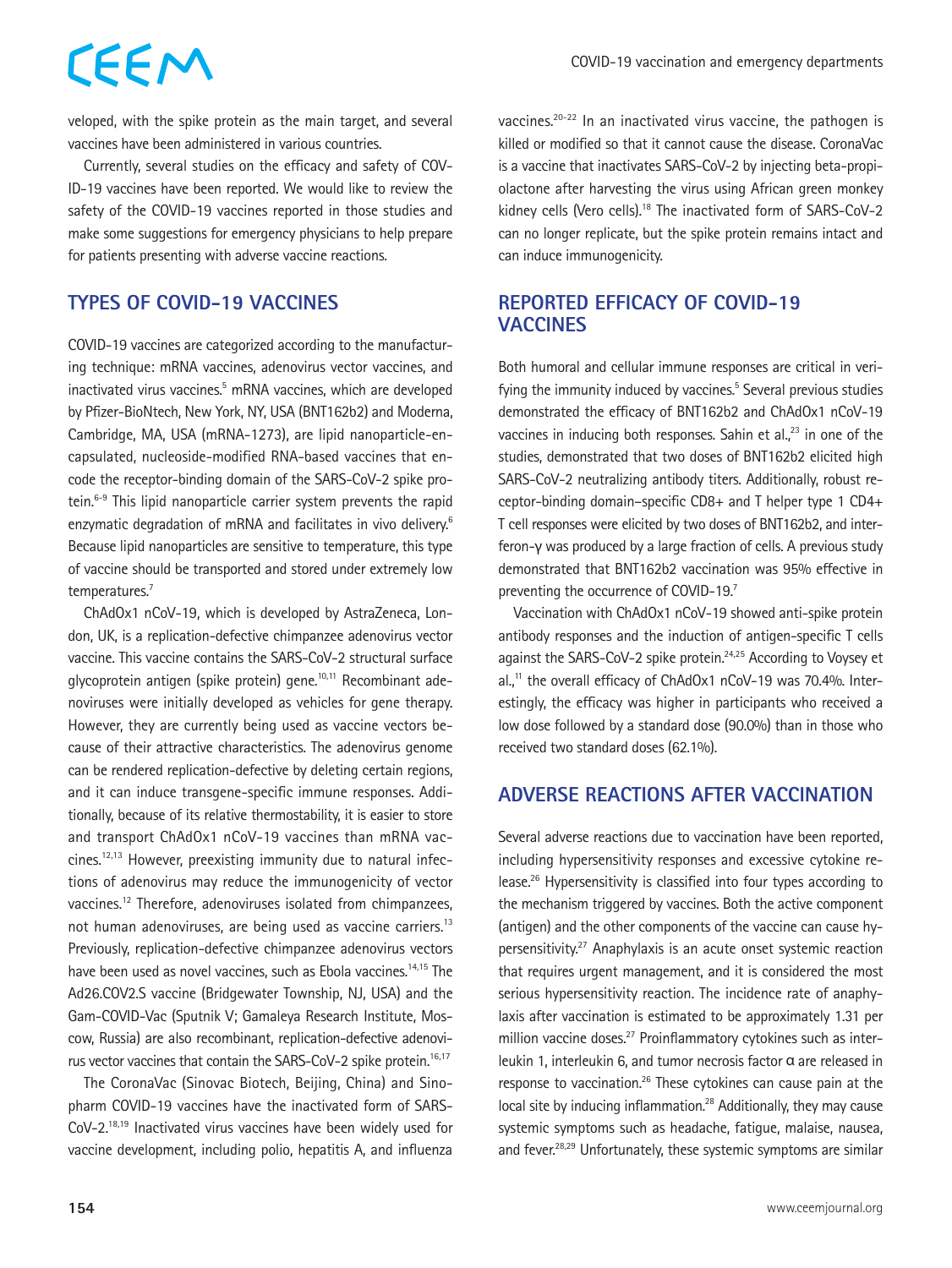to the symptoms of infectious diseases including COVID-19.7 Safety reports of COVID-19 vaccines demonstrated in previous studies are summarized in Table 1.7,10,11,30-33

#### **Reported safety of BNT162b2 and the associated adverse reactions after vaccination**

A previous study analyzed the data of local and systemic reactions by assessing electronic diaries from 8,183 participants among BNT162b2 recipients.<sup>7</sup> The participants were divided into two groups according to age (16–55 years of age as younger recipients and >55 years of age as older recipients), and the degree of local and systemic reactions was categorized into four grades as shown in Tables 2 and 3, respectively. Both local and systemic reactions were more commonly reported in younger recipients. Mild to moderate pain at the injection site was the most commonly reported local reaction among BNT162b2 recipients, with less than 1% of participants reporting severe pain. Local reactions resolved within 1-2 days in most cases, and they did not increase after the second dose when compared to that after the first dose. However, a higher proportion of participants had systemic reac-

**Table 1.** Safety of the COVID-19 vaccines reported in previous studies

tions after the second dose than after the first dose. Regardless of the age group, the most commonly reported systemic reaction was fatigue. After the second dose, fatigue was reported in 59% of participants among younger recipients and 51% among older recipients. Fever (body temperature ≥38°C) was reported to occur after the second dose in 16% and 11% of younger recipients and older recipients, respectively. Although four serious adverse events were reported, namely, shoulder injury related to vaccine administration, right axillary lymphadenopathy, paroxysmal ventricular arrhythmia, and right leg paresthesia, the incidence was similar to that of the placebo group (0.6% and 0.5%, respective-

#### **Table 2.** Grade of solicited local adverse reactions

| Grade    | Pain at the injection site                       | Redness and swelling                                                        |
|----------|--------------------------------------------------|-----------------------------------------------------------------------------|
| Mild     | Does not interfere with<br>activity              | $2.0 - 5.0$ cm in diameter                                                  |
| Moderate | Interferes with activity                         | $5.0 - 10.0$ cm in diameter                                                 |
| Severe   | Prevents daily activity                          | $>$ 10.0 cm in diameter                                                     |
| Grade 4  | Emergency department<br>visit or hospitalization | Necrosis or exfoliative dermatitis for<br>redness and necrosis for swelling |

| Reference                                  | Design     | Vaccine                      | Safety outcome                                                              | <b>Findings</b>                                                                                                                                                                                                                                               |
|--------------------------------------------|------------|------------------------------|-----------------------------------------------------------------------------|---------------------------------------------------------------------------------------------------------------------------------------------------------------------------------------------------------------------------------------------------------------|
| Polack et al.<br>(2020)'                   | <b>RCT</b> | <b>BNT162b2</b>              | Local and systemic reac-<br>tions, serious adverse<br>events                | Mild to moderate pain at the injection site (66%–83%), fatique (51%–59%), and headache<br>$(39\% - 52\%)$ .<br>Incidence of serious adverse events was similar between the vaccine and placebo groups, no<br>vaccine related deaths were reported.            |
| Walsh et al.<br>$(2020)^{30}$              | <b>RCT</b> | <b>BNT162b2</b>              | Local and systemic reac-<br>tions                                           | Mild to moderate pain at the injection site (67%–92%), fatique (25%–75%).<br>Grade 4 events (all events indicated an emergency department visit or hospitalization) were not<br>reported for both local and systemic reactions.                               |
| Shimabukuro<br>et al. (2021) <sup>31</sup> |            | Review BNT162b2<br>mRNA-1273 | Anaphylaxis                                                                 | Incidence of anaphylaxis was 4.7 cases/million doses for BNT162b2, and 2.5 cases/million doses<br>for mRNA-1273. No deaths from anaphylaxis after vaccination were reported.                                                                                  |
| Folegatti et al.<br>$(2020)^{33}$          | <b>RCT</b> | ChAdOx nCoV-19               | Local and systemic reac-<br>tions, serious adverse<br>events                | Tenderness and pain were the most commonly reported local reactions (83% and 67%), and<br>fatique and headache were the most commonly reported systemic reactions (70% and 68%).<br>There were no serious adverse events related to ChAdOx nCoV-19.           |
| Ramasamy et al.<br>$(2020)^{10}$           | <b>RCT</b> |                              | ChAdOx nCoV-19 Local and systemic reac-<br>tions, serious adverse<br>events | Local adverse reactions were reported in 61%-88%, and systemic adverse reactions were<br>reported in 65%-86% of participants receiving two standard doses of ChAdOx nCoV-19.<br>No serious adverse events were considered to be related to the study vaccine. |
| Voysey et al.<br>$(2021)^{11}$             | <b>RCT</b> |                              | ChAdOx nCoV-19 Serious adverse events                                       | Eighty-four serious adverse events were reported in the ChAdOx nCoV-19 recipients, but the in-<br>cidence rate was similar to the control group (0.7% and 0.8%, respectively).                                                                                |
| Tobaigy et al.<br>$(2021)^{32}$            |            |                              | Review ChAdOx nCoV-19 Thrombotic adverse reac-<br>tions                     | Twenty-eight events were associated with thrombotic adverse reactions among the 54,571<br>adverse reaction reports, but no clear causal effect of the vaccine was determined.                                                                                 |

RCT, randomized controlled trial.

|  | Table 3. Grade of solicited systemic adverse reactions |
|--|--------------------------------------------------------|
|--|--------------------------------------------------------|

| Grade    | Fever                                                                 | Vomitina                       | <b>Diarrhea</b>                   | Other reactions <sup>a)</sup>    |  |  |
|----------|-----------------------------------------------------------------------|--------------------------------|-----------------------------------|----------------------------------|--|--|
| Mild     | $38.0^{\circ}$ C-38.4 $^{\circ}$ C                                    | 1-2 times in 24 hours          | 2-3 loose stools in 24 hours      | Does not interfere with activity |  |  |
| Moderate | $38.4^{\circ}$ C-38.9 $^{\circ}$ C                                    | $>$ 2 times in 24 hours        | 4-5 loose stools in 24 hours      | Some interference with activity  |  |  |
| Severe   | $38.9^{\circ}$ C-40.0 $^{\circ}$ C                                    | Requires intravenous hydration | $\geq 6$ loose stools in 24 hours | Prevents daily activity          |  |  |
| Grade 4  | All events indicated an emergency department visit or hospitalization |                                |                                   |                                  |  |  |

a)Fatigue, headache, chills, new or worsened muscle pain, new or worsened joint pain.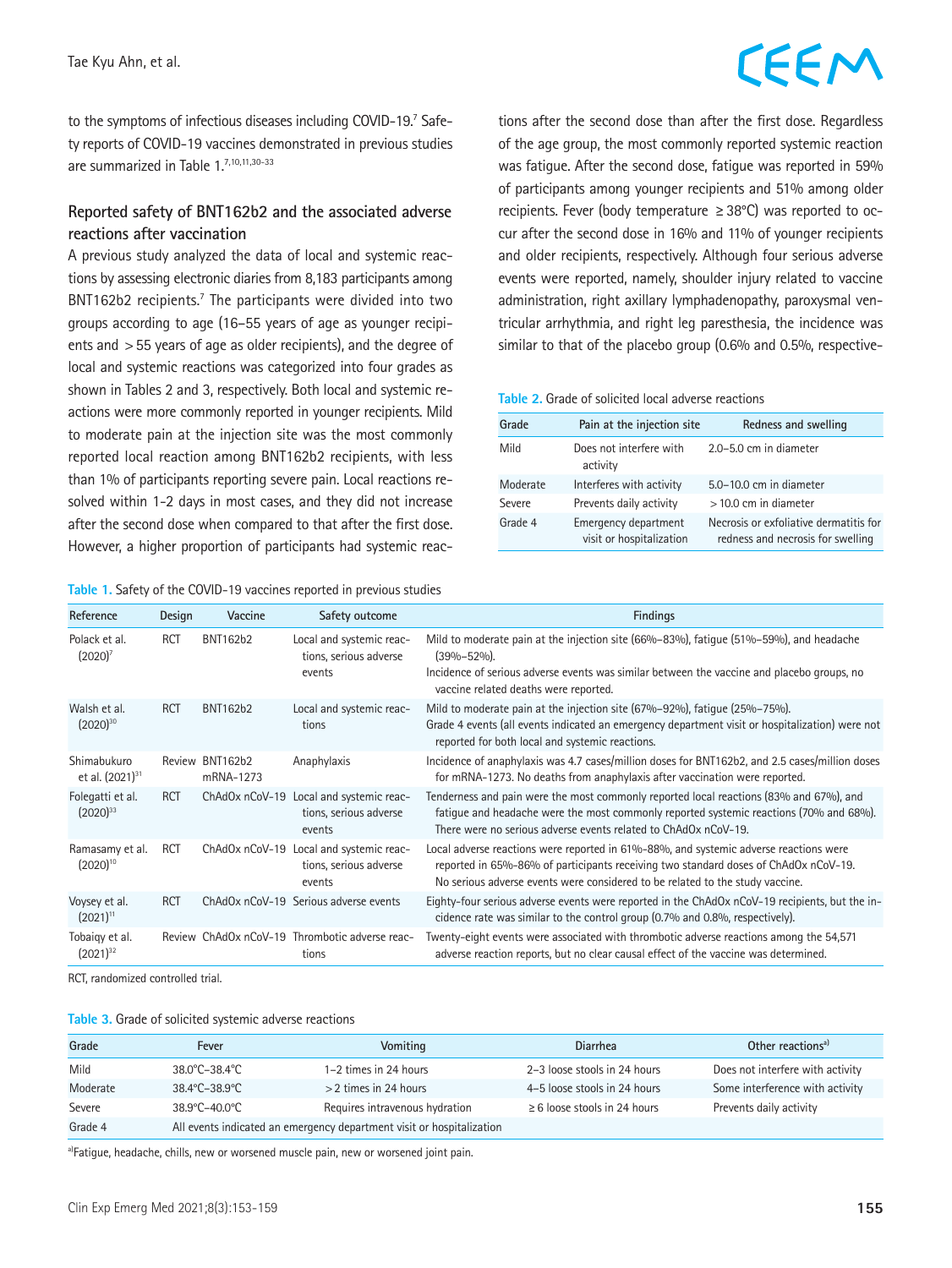ly). Two BNT162b2 recipients (total 18,860) and four placebo recipients (total 18,846) died, but none of the deaths were related to vaccine or placebo administration.

Another study on BNT162b2 demonstrated similar results on safety. In the study of Walsh et al., $30$  pain at the injection site was the most commonly reported local reaction, and redness and swelling were less common. Most of the local reactions were mild to moderate grade, and none of the participants reported grade 4 local reactions. Systemic reactions to BNT162b2 included fever, fatigue, headache, chills, vomiting, diarrhea, muscle pain, and joint pain; a higher proportion of participants had systemic reactions after the second dose, except vomiting and diarrhea. The most commonly reported systemic event was fatigue, which was reported in 75% of participants aged 18 to 55 years and 41.7% of participants aged 65 to 85 years. Similar to local reactions, most systemic reactions were mild to moderate grade, and grade 4 local reactions were not reported.<sup>30</sup>

After the administration of 9,943,247 doses of BNT162b2, a total of 47 case reports met the Brighton Collaboration case definition criteria for anaphylaxis, and the cases were identified as anaphylaxis. $31$  Among the total patients, 36 (77%) had a documented history of allergies and 16 (34%) had a history of anaphylaxis. Of the 7,581,429 recipients of mRNA-1273 vaccines, 19 case reports had reported anaphylaxis.31 Sixteen (84%) patients had a documented history of allergies, and five (26%) of them had a history of anaphylaxis. Among the 66 patients with anaphylaxis, 32 (48%) were hospitalized, including seven who required endotracheal intubation, and 34 (52%) were treated in the emergency department (ED). The incidence rates of anaphylaxis after vaccination with mRNA vaccines are 4.7 cases/million doses and 2.5 cases/million doses for BNT162b2 and mRNA-1273 vaccines, respectively.<sup>31</sup> No deaths due to anaphylaxis were reported. Additionally, another study have reported the occurrence of adverse events affecting the orofacial region including facial palsy, facial swelling, and swollen lip in BNT162b2 and mRNA-1273 recipients.34 However, this study have not determined whether they were vaccine-related adverse effects because there is an inconsistency in the results between Europe and North America.<sup>34</sup>

#### **Reported safety of ChAdOx nCoV-19 vaccines and the associated adverse reactions after vaccination**

The most frequently reported local adverse reaction due to vaccination with the ChAdOx1 nCoV-19 vaccine was injection site tenderness, followed by injection site pain.<sup>10</sup> Most of these reactions occurred within the first two days after vaccination and decreased thereafter. Other local symptoms including induration, itching, redness, swelling, and warmth were observed in very small proportions compared to tenderness and pain. The most frequently reported systemic adverse reaction was fatigue, followed by headache, myalgia, and malaise. Systemic reactions such as chills, fever (body temperature ≥38°C), joint pain, and nausea were reported in a relatively small proportion. Both local and systemic reactions have been reported more commonly in the younger age (18 to 55 years) group, and the majority of adverse reactions were mild to moderate in terms of severity. Interestingly, unlike the mRNA vaccine, the presence of systemic adverse reactions after the second dose did not occur at a higher proportion than that after the first dose.<sup>10,11,32</sup>

Another study reported the prophylactic effect of paracetamol on adverse reactions.33 Although solicited local and systemic adverse reactions were more common in the ChAdOx1 nCoV-19 group than in the control group, prophylactic paracetamol reduced the frequency of adverse reactions, including pain, fever, chills, headache, and malaise. The most common local adverse reaction was tenderness (77% and 83% in the paracetamol group and the no paracetamol group, respectively), followed by pain (50% and 67% in the paracetamol group and the no paracetamol group, respectively). Fatigue and headache were the most commonly reported systemic adverse reactions. Fatigue was reported by 340 (70%) participants in the no paracetamol group and by 40 (71%) participants in the paracetamol group, whereas headaches were reported by 331 (68%) participants in the no paracetamol group and 34 (61%) in the paracetamol group. Fever (body temperature ≥38°C) was reported by 87 (18%) and nine (16%) participants in the no paracetamol group and the paracetamol group, respectively. The severity and intensity of local and systemic adverse reactions were highest on day 1 after vaccination. However, no patients were hospitalized due to local and systemic adverse reactions.

In one previous study, 84 serious adverse events were reported in 79 of 5,807 participants who were vaccinated with ChAdOx1 nCoV-19.11 However, the incidence of these events was similar to that of the control group (0.7% and 0.8%, respectively). Moreover, these adverse events occurred in different systems, including the cardiovascular, nervous, and gastrointestinal systems, as well as infections, and the authors did not demonstrate a consistent pattern clarifying the relationship with the vaccine. Three cases of transverse myelitis were reported as suspected serious adverse reactions due to ChAdOx1 nCoV-19 vaccines, but two of them were determined to be unlikely to be related to vaccination. One case of transverse myelitis was considered to be possibly related to vaccination.

From March 11, 2021, several European countries (including Denmark, France, Italy, Latvia, Norway, Spain, Sweden, and The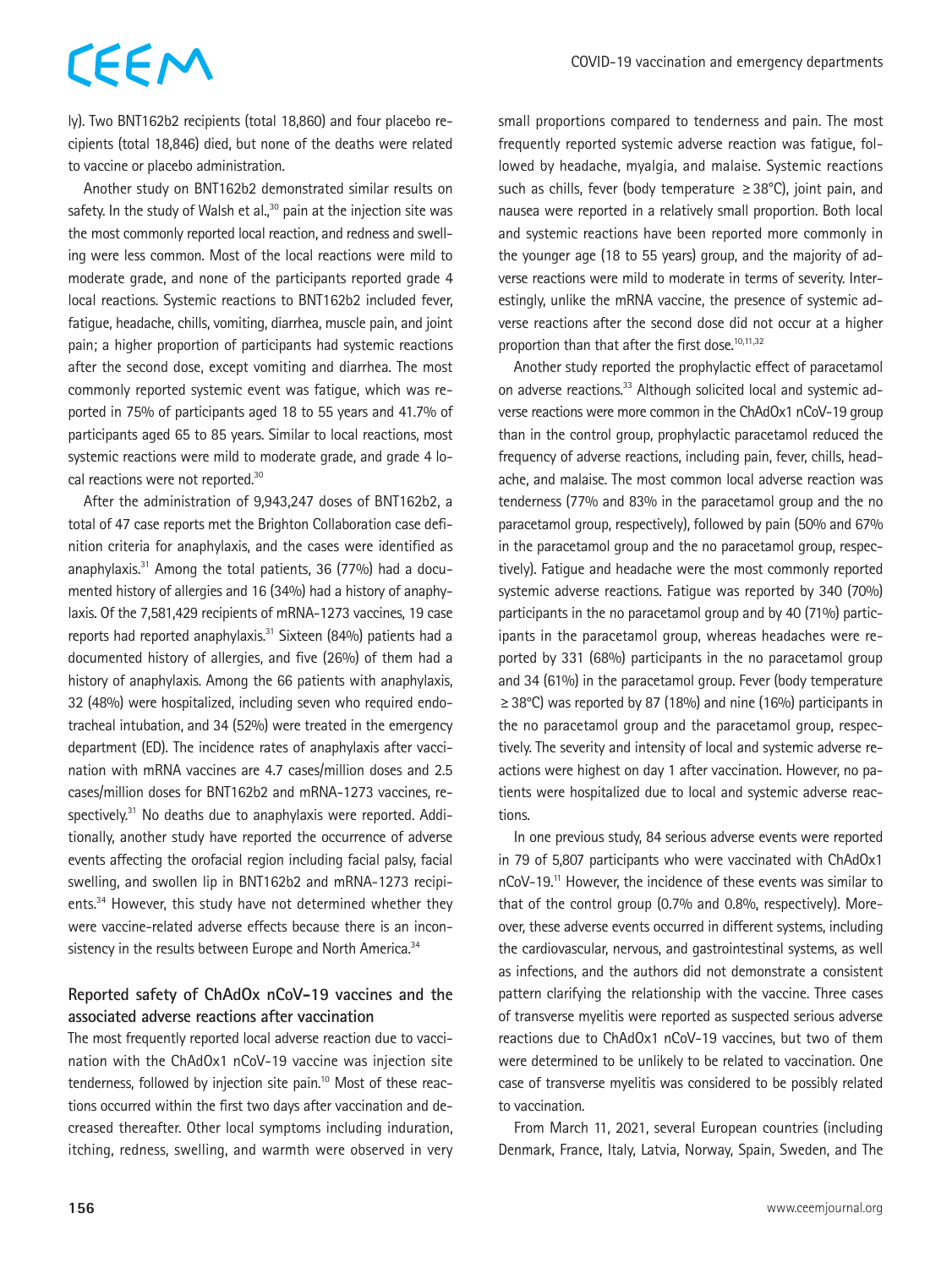Netherlands) temporarily suspended the use of the ChAdOx nCoV-19 as a precautionary move after obtaining reports of blood clots and death.<sup>35</sup> In a previous study conducted using the EudraVigilance database from February 17, to March 12, 2021, a total of 54,571 adverse reactions were reported, and 28 cases were identified as thromboembolic events. $32$  Among the total patients, 19 were female, and two female patients and one male patient died. Most of the thromboembolic events reported were deep vein thrombosis and pulmonary thromboembolism, while there were two cases of pelvic vein thrombosis and one case each of cerebral venous sinus thrombosis, carotid artery thrombosis, and thrombophlebitis. However, to verify the relationship between the occurrence of adverse reactions and vaccine administration, further studies that include the natural incidence of thromboembolic events and patients' characteristics including risk factors are needed. It is not yet possible to conclude that these thromboembolic events are related to vaccine administration. As a result, the European Medicines Agency and the World Health Organization have stated that there is no indication that vaccination is linked to thromboembolic events.32,35

#### **SUMMARY AND SUGGESTIONS**

COVID-19 vaccination is a key issue and challenge in global health. The reported efficacy of various COVID-19 vaccines is excellent regardless of the type of vaccine, and the majority of studies have shown similar results for safety. Most of the local and systemic adverse reactions after vaccination have been of mild or moderate grade, and severe reactions have been reported in a very small proportion of patients. In general, these adverse reactions tended to be more common and more severe in younger age groups than in older age groups. In the study of BNT162b2 vaccines, more systemic reactions were reported after the second dose than after the first dose. The most common local adverse reaction was tenderness and pain at the injection site, and most patients improved within a few days. As a systemic adverse reaction, fatigue was most commonly reported, with headache and myalgia also commonly reported. Although fever (body temperature ≥38°C) was reported in approximately 10% to 20%, most of the systemic adverse reactions resolved within a few days. In addition, except for cases of hospitalization due to anaphylaxis, no patients required hospitalization due to adverse reactions with a proven relationship to vaccine administration.

Since the emergence of the COVID-19 pandemic, there have been many changes in medical institutions including the ED.<sup>36</sup> In particular, all types of medical personnel are making intense efforts to prevent the spread of COVID-19 in medical institutions.

## CEEM

In the ED, patients with suspected COVID-19 are isolated, and medical personnel are required to wear personal protective equipment (PPE) when being in close contact with the patient.<sup>37,38</sup> The need for patient isolation and the additional amount of time required to wear PPE have caused many difficulties not only for medical personnel but also for patients.<sup>38,39</sup> Moreover, the inadequate bed capacity for isolation has also been an important issue, which increases the burden on the emergency medical system.<sup>40</sup> As mentioned earlier, the systemic adverse reactions that occur after COVID-19 vaccination are similar to those of infectious diseases including COVID-19. Therefore, with the current guidelines for determining the need for isolation based on symptoms, it is inevitable that patients who visit the ED with complaints of a systemic adverse reaction will also be isolated. Although there is no risk of transmission among these patients and they do not require special measures such as isolation and wearing PPE, it cannot be easily determined that it is a systemic reaction caused only by vaccination. In particular, the Republic of Korea experienced the spread of Middle East respiratory syndrome in medical institutions in 2015, and the EDs were considered a high-risk place for disease transmission.<sup>41</sup> Based on these past experiences and the nature of EDs visited by various people, all types of emergency medical personnel are bound to be more sensitive to the prevention of disease transmission. In the near future, nationwide vaccinations will be carried out to the general population. If more patients visit the ED with complaints of adverse reactions, then the aforementioned problems, including patient isolation and treatment time will increase. Moreover, these reactions may contribute to ED crowding, which is known to have a negative impact on patients, such as a high mortality rate.42,43 This can further lead to significant obstacles to providing necessary treatment for patient with life-threatening conditions.

It is difficult to manage these patients because urgent treatment may be required, such as for anaphylaxis, or symptoms may be caused by other diseases not related to the vaccine administration. However, it is clear that the number of patients with adverse reactions will increase after nationwide vaccination. Therefore, we would like to make some suggestions for the prevention of predictable problems such as increasing treatment time and ED crowding. First, it will be necessary to increase isolation bed capacity. Given that adverse reactions will occur after nationwide vaccination, each medical institution and ED will require more isolation beds than that available currently. If there are inadequate isolation beds, then the patient's treatment may be delayed, which will lead to ED crowding and may negatively affect patient outcomes. Second, a dedicated treatment center for adverse reactions due to vaccine administration that is open 24/7 is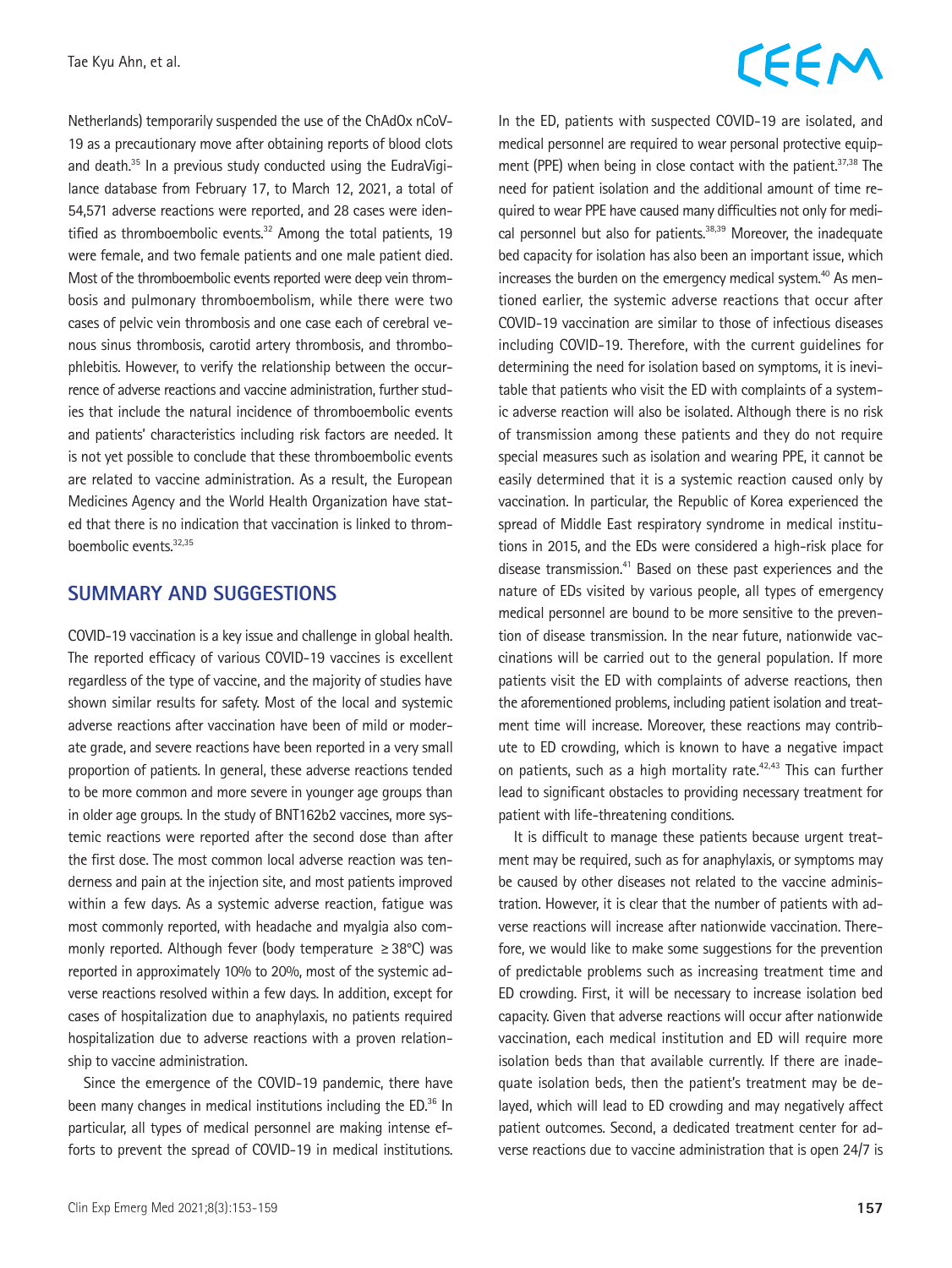required. This can help prevent ED crowding and aid clinicians in systematically managing adverse reactions due to vaccine administration. Third, it is possible to consider home observation for a few days or outpatient treatment rather than visiting the ED for most of the adverse reactions after vaccination. According to previous studies on COVID-19 vaccination, most of the local and systemic reactions after vaccination were mild to moderate in severity and improved within a few days. In addition, the use of prophylactic paracetamol may help relieve symptoms.33 Therefore, we can consider prescribing an analgesic such as paracetamol to relieve or prevent adverse reactions.

In health care, proper operation is as crucial as knowledge and technology. Therefore, with advances in knowledge and technology, the operation of the health care system must also develop. As there are many studies on the impact of COVID-19 on the social, economic, and public health, studies on vaccination adverse effects, and the resulting changes in health care will also be needed. These studies will provide a blueprint for the proper operation of the ED and medical institutions when new infectious disease outbreaks occur.

#### **CONFLICT OF INTEREST**

No potential conflict of interest relevant to this article was reported.

#### **REFERENCES**

- 1. Zhu N, Zhang D, Wang W, et al. A novel coronavirus from patients with pneumonia in China, 2019. N Engl J Med 2020;382: 727-33.
- 2. Krammer F. SARS-CoV-2 vaccines in development. Nature 2020;586:516-27.
- 3. Voysey M, Costa Clemens SA, Madhi SA, et al. Single-dose administration and the influence of the timing of the booster dose on immunogenicity and efficacy of ChAdOx1 nCoV-19 (AZD1222) vaccine: a pooled analysis of four randomised trials. Lancet 2021;397:881-91.
- 4. Zhou P, Yang XL, Wang XG, et al. A pneumonia outbreak associated with a new coronavirus of probable bat origin. Nature 2020;579:270-3.
- 5. Brisse M, Vrba SM, Kirk N, Liang Y, Ly H. Emerging concepts and technologies in vaccine development. Front Immunol 2020; 11:583077.
- 6. Castells MC, Phillips EJ. Maintaining safety with SARS-CoV-2 vaccines. N Engl J Med 2021;384:643-9.
- 7. Polack FP, Thomas SJ, Kitchin N, et al. Safety and efficacy of

the BNT162b2 mRNA COVID-19 vaccine. N Engl J Med 2020; 383:2603-15.

- 8. Sahin U, Muik A, Derhovanessian E, et al. COVID-19 vaccine BNT162b1 elicits human antibody and TH1 T cell responses. Nature 2020;586:594-9.
- 9. Jackson LA, Anderson EJ, Rouphael NG, et al. An mRNA vaccine against SARS-CoV-2: preliminary report. N Engl J Med 2020;383:1920-31.
- 10. Ramasamy MN, Minassian AM, Ewer KJ, et al. Safety and immunogenicity of ChAdOx1 nCoV-19 vaccine administered in a prime-boost regimen in young and old adults (COV002): a single-blind, randomised, controlled, phase 2/3 trial. Lancet 2021;396:1979-93.
- 11. Voysey M, Clemens SAC, Madhi SA, et al. Safety and efficacy of the ChAdOx1 nCoV-19 vaccine (AZD1222) against SARS-CoV-2: an interim analysis of four randomised controlled trials in Brazil, South Africa, and the UK. Lancet 2021;397:99- 111.
- 12. Tatsis N, Ertl HC. Adenoviruses as vaccine vectors. Mol Ther 2004;10:616-29.
- 13. Dicks MD, Spencer AJ, Edwards NJ, et al. A novel chimpanzee adenovirus vector with low human seroprevalence: improved systems for vector derivation and comparative immunogenicity. PLoS One 2012;7:e40385.
- 14. Milligan ID, Gibani MM, Sewell R, et al. Safety and immunogenicity of novel adenovirus type 26- and modified vaccinia Ankara-Vectored Ebola vaccines: a randomized clinical trial. JAMA 2016;315:1610-23.
- 15. Ledgerwood JE, DeZure AD, Stanley DA, et al. Chimpanzee adenovirus vector Ebola vaccine. N Engl J Med 2017;376:928- 38.
- 16. Sadoff J, Gray G, Vandebosch A, et al. Safety and efficacy of single-dose Ad26.COV2.S vaccine against COVID-19. N Engl J Med 2021;384:2187-201.
- 17. Logunov DY, Dolzhikova IV, Shcheblyakov DV, et al. Safety and efficacy of an rAd26 and rAd5 vector-based heterologous primeboost COVID-19 vaccine: an interim analysis of a randomised controlled phase 3 trial in Russia. Lancet 2021;397:671-81.
- 18. Zhang Y, Zeng G, Pan H, et al. Safety, tolerability, and immunogenicity of an inactivated SARS-CoV-2 vaccine in healthy adults aged 18-59 years: a randomised, double-blind, placebo-controlled, phase 1/2 clinical trial. Lancet Infect Dis 2021; 21:181-92.
- 19. Xia S, Duan K, Zhang Y, et al. Effect of an inactivated vaccine against SARS-CoV-2 on safety and immunogenicity outcomes: interim analysis of 2 randomized clinical trials. JAMA 2020; 324:951-60.